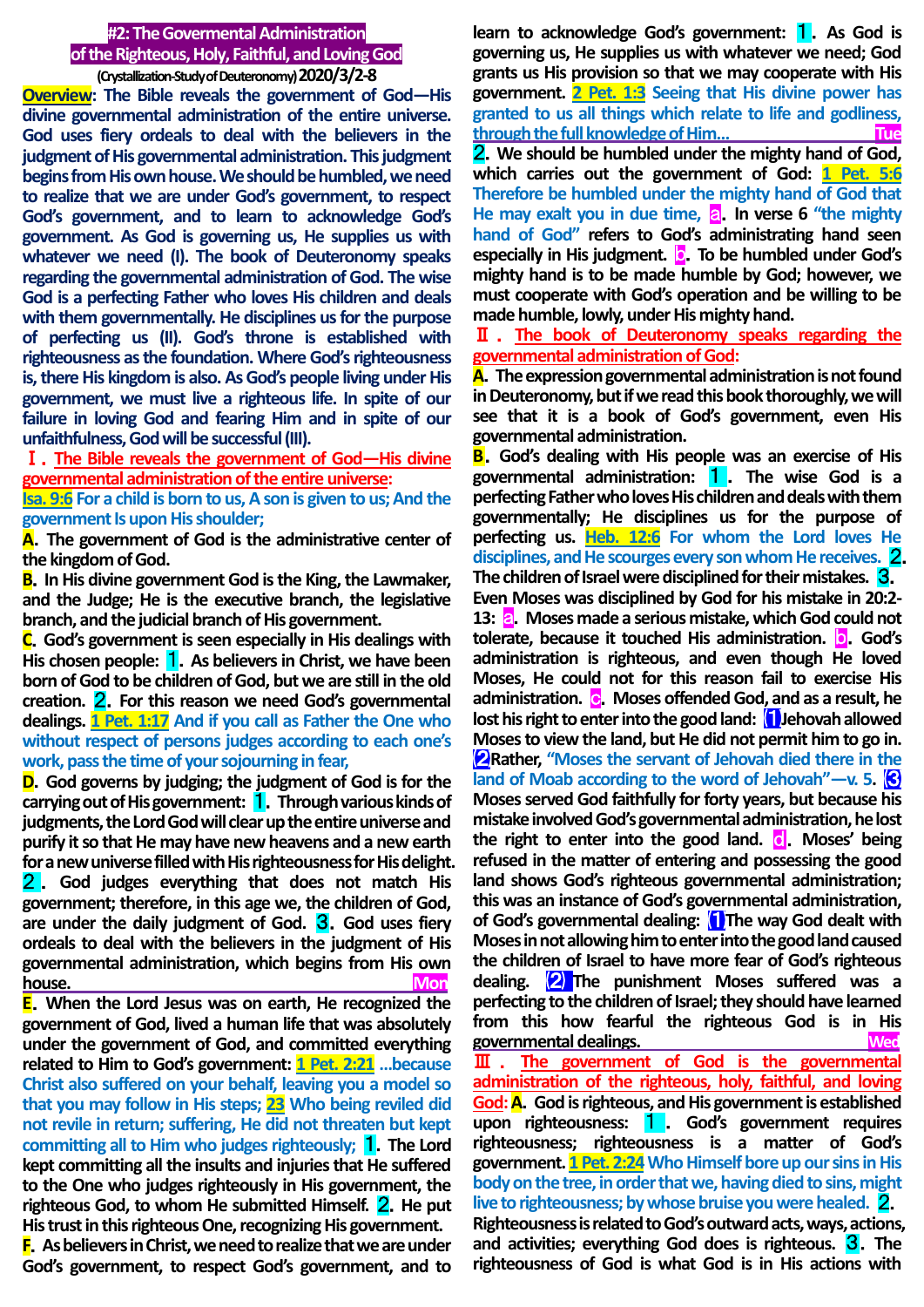**respect to justice and righteousness.** 4.**Righteousness is related to the kingdom of God:** a . **God's throne is established with righteousness as the foundation.** b . **Where God's righteousness is, there His kingdom is also.** 5. **In the death of Christ we have died to sins so that we might**  live to righteousness: **a.** As God's people living under His **government, we must live a righteous life. 1 John 2:29 If you know that He is righteous, you know that everyone who practices righteousness also has been begotten of Him.** b. The expression "live to righteousness" (1 Pet. 2:24) is related **to the fulfilling of God's governmental requirements:** ⑴**We were saved so that we might live rightly under the government of God, that is, in a way that matches the righteous requirements of His government.** ⑵**In Christ's death we have been separated from sins, and in His resurrection we have been enlivened so that in our Christian life we might live spontaneously to righteousness under the government of God.** 6.**Because God' government requires righteousness, 2 Peter 3:13 says, "According to His promise we are expecting new heavens and a new earth, in which**  righteousness dwells": **a.** This means that everything will **be in order, headed up, and regulated.** b.**Everything will be governed, controlled, and under the proper rule, for the throne of God, the kingdom, the divine administration, will be there, and the result will be peace and joy.** Thu

**B**.**God is holy; holiness is one of the main attributes of God: 1.** "The four living creatures...have no rest day and night, **saying, Holy, holy, holy, Lord God the Almighty, who was and who is and who is coming" (Rev. 4:8):**

a.**The emphasis in Revelation 4:8 is that the Triune God is holy and is triply holy, referring to the quality of God's nature—God's being; what He is, is holy. <b>D.** To partake of **God's holiness is to partake of the quality of His nature, of what He is. Heb. 12:10 …but He, for what is profitable that we might partake of His holiness.** 2.**"Our God is also a consuming fire": a.** God is a consuming fire in His holiness **and severity. Deut. 9:3 Know therefore today that Jehovah your God is the One crossing over before you as a consuming**  fire; **b**. Whatever does not correspond to His holy nature, **He, as the consuming fire, will consume; thus, He is severe, expressing His holiness in severity.**

**C**.**God is faithful:** 1.**God's word is faithful; whatever proceeds out of the mouth of God will be fulfilled.** 2.**The faithful God who has called us will also sanctify us wholly and preserve our whole being complete.** 3.**Divine faithfulness is a sweet attribute of God.** 4.**In Deuteronomy 7:9-15 Moses wanted the people to realize that Jehovah their God is the faithful God, who keeps His covenant and lovingkindness with those who love Him and keep His commandments.** Deut. 7:9 Know therefore that it is Jehovah **your God who is God, the faithful God who keeps covenant and lovingkindness to the thousandth generation with those who love Him and keep His commandments, Fri D**.**God is love: Deut. 7:7…that Jehovah has set His affection** 

**on you and has chosen you… Jer. 31:3 Jehovah appeared to me from afar, saying, Indeed I have loved you with an eternal love, Therefore I have drawn you with lovingkindness.** 1. **Love is the nature of God's essence; thus, love is an essential attribute of God.** 2.**Deuteronomy speaks of God as a God of love: a.** As a God of righteousness, God is strict and **narrow; as a God of love, He is broad and all-embracing.** b. **God is a loving God, but His love is a perfecting love, not a** 

**spoiling love; God loves us and also disciplines us, for He has His governmental administration.** 3 . **As a whole, Deuteronomy ultimately shows us that the love of God consummately works for His people so that they may enjoy His full blessing according to His will and foreknowledge:** a. **In spite of our failure in loving God and fearing Him and in spite of our unfaithfulness, God will be successful.** b.**No matter what the condition of His people may be, God will be faithful to the end, and eventually, He will accomplish His intention so that we may enjoy His full blessing. 1 Cor. 1:7-8 So that you do not lack in any gift, eagerly awaiting the revelation of our Lord Jesus Christ,**

E . **The book of Deuteronomy is very particular in its revelation of what God is:** 1.**All the rehearsed statutes and judgments, with the new developments, speak forth in detail concerning the God of Israel.** 2.**The God manifested in Deuteronomy is not only righteous, holy, faithful, loving, and gracious but also very fine, tender, considerate, and sympathetic; this is our God.** Satisfaction of the same state of the same state of the same state of the same state of the same state of the same state of the same state of the same state of the same state of the same sta

**Crucial Point**⑴**:God starts judgement from God's** 

**house and eventually will cleanse whole universe OL1:**The government of God is the administrative **center of the kingdom of God. OL2:God's government is seen especially in His dealings with His chosen people. As believers in Christ, we have been born of God to be children of God, but we are still in the old creation. OL3:God judges everything that does not match His government; therefore, in this age we, the children of God, are under the daily judgment of God.** 

**What is the purpose of God's governing judgment? God judges in order to clear up His universe. The universe was created by God for a positive purpose, but Satan came in to defile it. Now God is cleansing the universe through judgment. He is doing a thorough work of cleaning the entire universe. Eventually, the universe will be new. Do you know the significance of the new heavens and the new earth mentioned in 2 Peter 3? The significance is that it indicates the newness of God's universe.**

**God will not live or dwell in a place that is unclean. Thus, God is cleansing, purifying, the universe. First He purifies us, His household. We are now the center of His cleaning work. Do you not sometimes say to yourself, "Why is it that the more I love the Lord Jesus, the more difficulties I have? My relatives are flourishing; they are doing very well. But my situation seems to get worse and worse." Some saints have problems with their health; others are disappointed with their children. The reason we have difficulties is that God's judgment begins from His own household. You and I are under God's judgment.** 

Application to young working saints/graduate students Ⅰ**Pet. 4:17 For it is time for the judgment to begin from the house of God; and if first from us, what will be the end of those who disobey the gospel of God? FN**「**the judgment to begin from the house of God**」:**From this house, as His own house, God begins His governmental administration by God's disciplinary judgment over His own children, that He mayhave strong ground to judge, in His universal kingdom, those who are disobedient to His gospel and rebellious toward His government.**

**You as a young working saint, or graduate student need**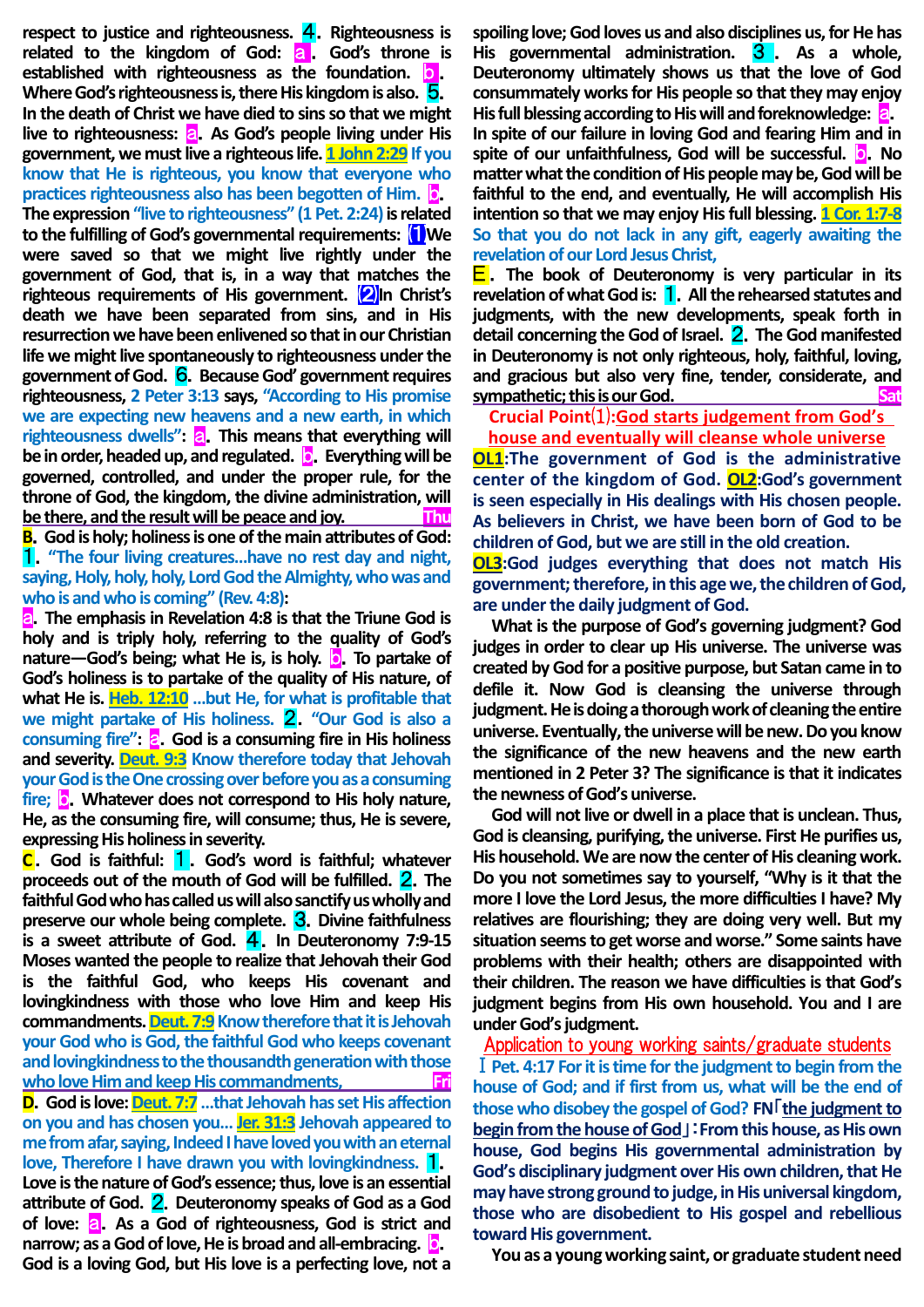**to understand that for God to establish His kingdom, He starts judging according to His righteousness from God's house. Thus you would notice that right after your salvation there blowing nice warm south wind to you but later you realize the opposite cold north wind starts blowing toward you. This is a training in God's love and righteousness for you to live out Christ as the righteous life as you go on. So never lose heart in your sufferings.** 

Ⅱ**Cor. 4:16 Therefore we do not lose heart; but though our outer man is decaying, yet our inner man is being renewed day by day.17 For our momentary lightness of affliction works out for us, more and more surpassingly, an eternal weight of glory,** 

**Be careful not to lose heart when you only see the opposite cold north wind. Such environment of suffering can be your benefit. The momentary lightness of affliction gives eternal weight of glory. What a bargain deal!** 

**Because of the spread of Coronavirus in Wuhan, China, 2239 precious lives were lost (as of 12:01 of Feb. 21st, 2020) and life of Chinese people and business activities are being greatly damaged. Also there is no one who come to Japan from China for sightseeing, and Japanese sites everywhere and bus companies are suffering the damages. Under such situation, do not lose heart by only seeing the difficult situation. Rather, after hearing those news of the spread of Coronavirus, exercise your spirit and pray the following matters:** ⑴**Please pray for the people in China, especially those in Wuhan, Hubei province that the Coronavirus would not spread anymore and also the gospel would spread.**⑵**Please pray the spread of virus in Japan and the gospel would reach the unbelieving Japanese.**⑶**Please pray that the unrighteousness which is against God's righteousness within you would be thoroughly exposed and dealt with through confession of the sins and your inner man would be renewed and not remaining the miserable situation that there is no renewing even after passing through the affliction.** (4) Please pray for the gospel **and go out to preach the gospel with brothers and sisters.** 

**Prayer**:**"Oh, Lord Jesus, I pray for the people in China, especially the city of Wuhan concerning the spread of Coronavirus. Protect brothers and sisters and people in Wuhan from the infection of Coronavirus. May the white horse of gospel run even faster through local churches in whole China and Japan. And under this difficult environment, expose my unrighteousness. Don't let me stay in the old state. Renew my inner man day by day! In the busy business life, let me be a man of prayer, a man who preach the gospel.**

## **Crucial Point**⑵**:God's dealing in His administration is to convert you from serving in culture to serving to "bear fruits"**

**OL1: God's dealing with His people was an exercise of His governmental administration. OL2: We were saved so that we might live rightly under the government of God, that is, in a way that matches the righteous requirements of His government.OL3:In Christ's death we have been separated from sins, and in His resurrection we have been enlivened so that in our Christian life we might live spontaneously to righteousness under the government of God.**

**When we call on the name of the Lord and have** 

**fellowship with Him, the life-giving Spirit operates within us. Spontaneously we experience the subjective working of the cross to make a separation between us and sins so that we automatically live to righteousness.**

**Now we need to ask why Peter uses the expression "live to righteousness" [1 Pet. 2:24]. This is related to the fulfilling of God's governmental requirements. Actually, God's government requires just one thing righteousness. This is the reason 2 Peter 3:13 says, "But according to His promise we are expecting new heavens and a new earth, in which righteousness dwells." In 1 Peter 2:23 we see that the Lord Jesus continually committed all to the One who judges righteously. Then in verse 24 Peter indicates that we should live to righteousness. Peter's concept here is governmental; righteousness is a matter of God's government. We have been saved by our Savior to live a life that matches the righteous requirements of God's government.**

**Psalm 89:14 says that righteousness is the foundation of God's throne. Therefore, as God's people living under His government, we must have a righteous life. ...But because in ourselves we are not able to live this kind of life, the Savior saves us to live a life of righteousness, a life that fulfills the righteous requirements of God's government.**

**It is important for us to realize that Christ our Savior has carried up all our sins onto the tree and died there for us. Now His death separates us from sins and enlivens us so that we may live to righteousness. Spontaneously, we are under God's government and have no problem with His government because we live to righteousness.**

## **Application to serving ones**

**As a serving one, you must be a person who lives to righteousness under the government of God. Because God's righteousness is different from the Japanese cultural righteousness, so you must not serve according to the Japanese culture.**

**As an example, some people try to defend themselves saying that they are not doing wrong. However, because there is a goal in the service, whether that service is reaching the goal or not will be a crucial point that we should maintain. Any serving one who insists he is not wrong is overly self-conscious and so is losing the sight of the goal and the essence of service. Lord Jesus said, "Every branch in Me that does not bear fruit, He takes it away; and every branch that bears fruit, He prunes it that it may bear more fruit (John 15:2)." The point here is to "bear fruit." He did not talk about any detail methodologies. In service, bearing fruit is important, but "Who is wrong" or "I am not wrong" are not important. In God's dealing in His administration, He deals with you to convert you from being nervous about these detail things to "living in the Lord more" and "bearing more fruits." Bearing fruits is to accomplish the original goal, so it is the matter in the life and also is to practice the righteousness.**

**A purpose of the service is to "bear more fruits", and in order to do it, it is important to "live in the Lord more." Therefore, when you consider about any service in the church, you should not first discuss its details, but you need**